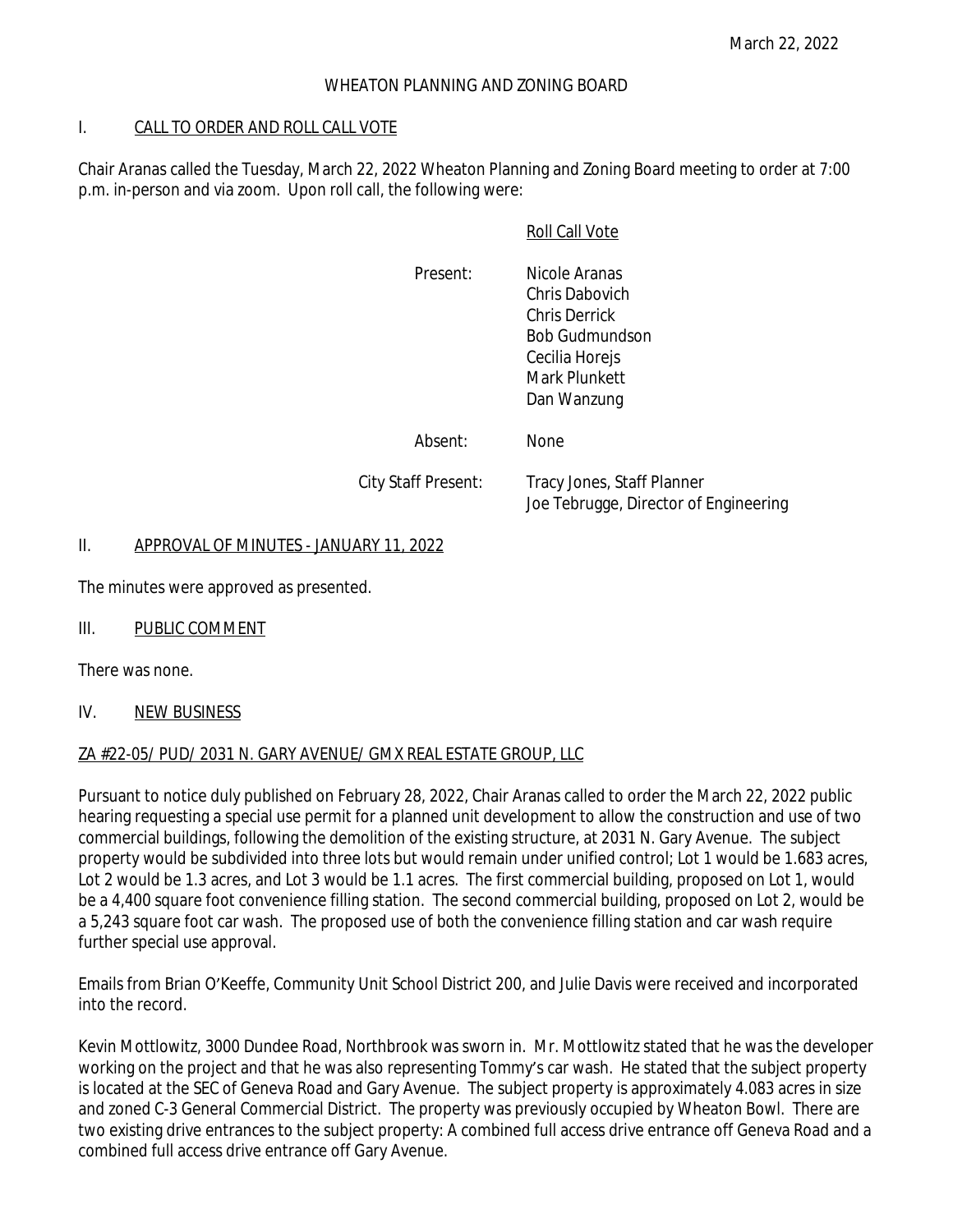Mr. Mottlowitz stated that the application is requesting a special use permit for a planned unit development to allow the construction and use of two commercial buildings, following the demolition of the existing structure, at 2031 N. Gary Avenue. The subject property would be subdivided into three lots but would remain under unified control; Lot 1 would be 1.683 acres, Lot 2 would be 1.3 acres, and Lot 3 would be 1.1 acres. The first commercial building, proposed on Lot 1, would be a 4,400 square foot convenience filling station. The second commercial building, proposed on Lot 2, would be a 5,243 square foot car wash. The proposed use of both the convenience filling station and car wash require further special use approval. A stormwater detention area, proposed on Lot 3, would serve the whole development.

Mr. Mottlowitz stated that there are two existing drive entrances to the subject property: A combined full access drive entrance off Geneva Road and a combined full access drive entrance off Gary Avenue. The request is proposing three drive entrances to the subject property: A combined full access in and right out drive entrance off Geneva Road further east than the existing one, a combined right in right out drive entrance off Gary Avenue further north than the existing one, and a second combined full access drive entrance off Gary Avenue further south than the existing one.

Todd Smutz, 2600 Thornton Way, Louisville, KY was sworn in. Mr. Smutz stated that he was representing Thornton's convenience filling station. He stated that the first commercial building, proposed on Lot 1, would be a 4,400 square foot convenience filling station. The convenience filling station would have 24 parking spaces (situated to the west, north, and east of the building) and a gas canopy and 10 gas pumps (all situated to the north of the building). The site plan has been revised to show the fuel tank pavement location with a landscape setback of 15 feet from the east property line and the trash enclosure with a landscape setback of 15 feet from the east property line. The convenience filling station building is now fully complaint with the required zoning setbacks.

Mr. Smutz stated that the proposed convenience filling station would be approximately 100 feet long by 44 feet wide. The main entrance to the building is on the north elevation facing the gas canopy and gas pumps. The exterior of the building would feature crimson colored brick and desert colored stack stone. An accent of pantone red siding would be used at the main entrance to the building with an aluminum trellis and storefront. The gas canopy would also feature crimson colored brick and desert colored stack stone to match the building. The floor plan of the building includes a market, food and beverage, cash wrap, beer and beverage coolers, freezer, stockroom, and multiple restrooms facilities.

Mr. Mottlowitz stated that the second commercial building, proposed on Lot 2, would be a 5,243 square foot car wash. The car wash would have 6 parking spaces and 16 vacuum stalls (situated to the north of the building). The site plan has been revised to show the trash enclosure with a landscape setback of 15 feet from the east property line. The car wash building is now fully complaint with the required zoning setbacks.

Mr. Mottlowitz stated that the proposed car wash would be approximately 130 feet long by 34 feet wide. The entrance to the car wash is on the east elevation, with the exit of the car wash on the west elevation. A 130 foot long wash tunnel with a conveyor belt moving operation is proposed. The exterior of the building would be red and black, based on the colored elevations provided, but no specific materials have been provided.

Mr. Mottlowitz addressed the special use standards and public benefit factors as required by the Wheaton Zoning Ordinance. He stated that the proposed special use permit for a planned unit development and the special use permit for the convenience filling station and car wash uses would not be detrimental to the public health, safety, morals, comfort, convenience, or general welfare of the neighboring property owners. He added that a convenience filling station and carwash were not currently located in the part of Wheaton, and the proposed development would give consumers another option.

Mr. Dabovich questioned the hours of operation for the convenience filling station.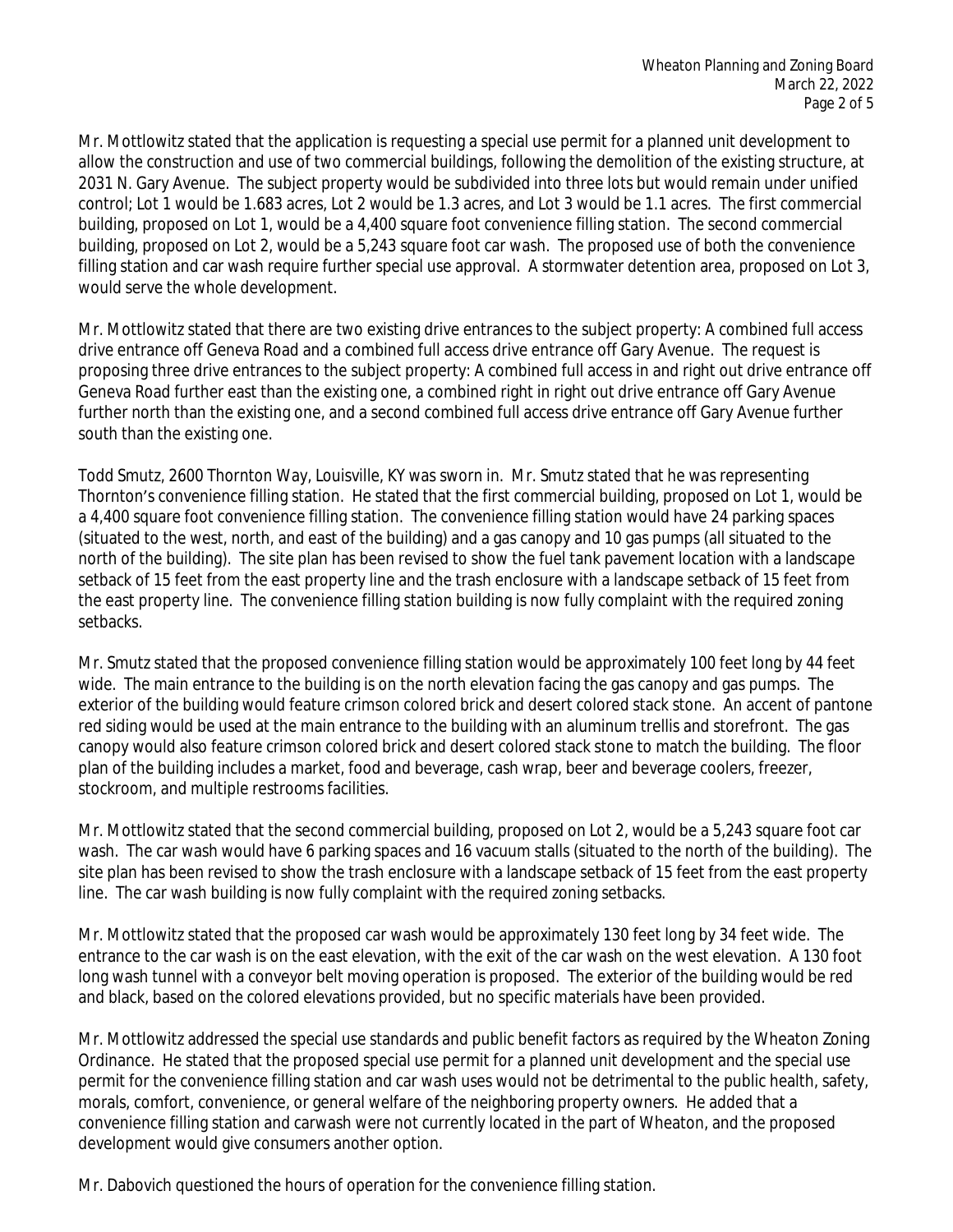Mr. Smutz stated that the convenience filling station would be open 24 hours a day, seven days a week.

Mr. Derrick questioned whether the proposed privacy fence along the east property line would extend south to the detention area. He stated that a mechanical roof screen is proposed to screen the sides and rear of the rooftop mechanical units on the convenience filling station. Code requires that all rooftop installations are screened with a parapet.

Mr. Mottlowitz stated that the proposed privacy fence would be installed along the entire east property line.

Kate Berliner, 2600 Thornton Way, Louisville, KY was sworn in. Ms. Berliner stated that she was the architect working on the project. She stated that while they had reviewed this code requirement, they thought the roof screen on the sides and rear would look better architecturally than an extension of the parapet.

Mr. Derrick agreed that the roof screen on the sides and rear would look better architecturally than an extension of the parapet and suggested that the Board waive this requirement.

Mr. Gudmundson questioned whether all the landscape setbacks from the east property line had been omitted from the request and whether there were plans for a third building on proposed Lot 3. He stated that the Board would prefer all three ground signs to be monument style signs, instead on two monument signs and one pole sign. He added that the landscape plan and engineering plan didn't match.

Scott Di Gilio, 650 E. Algonquin Road, Schaumburg was sworn in. Mr. Di Gilio stated that he was the engineer working on the project. He stated that all the landscape setbacks from the east property line had been omitted from the request and that there were no plans for a third building on proposed Lot 3.

Tod Stanton, 1167 Hobson Mill Drive, Naperville was sworn in. Mr. Stanton stated that he was the landscape architect working on the project. He stated that he would revise the landscape plan to match the engineering plans and apologized for this oversite.

Ms. Horejs questioned the visibility of a monument sign at the NEC of the property with the 8 foot tall privacy fence along the east line.

Mr. Mottlowitz stated that they hadn't considered the visibility of this sign with the proposed privacy fence.

Ms. Horejs suggested, and the Board agreed, that the NWC of the property might be a better location for this sign from a visibility standpoint.

Luay Aboona, 9575 West Higgins Road, Rosemont was sworn in. Mr. Aboona stated that he was the traffic consultant working on the project. He stated that his firm drafted the traffic study for the development and had recommended road improvements to both Geneva Road and Gary Avenue. He added that his client is willing to construct these improvements and they are currently discussing this project with DuPage County who has jurisdiction over Geneva Road and Gary Avenue.

Sherri Sanders, 1N048 Ellis Avenue, Carol Stream was sworn in. Ms. Sanders stated that she was opposed to the request. She added that she was concerned about increased traffic, light pollution, and the impact on the existing wildlife in the area.

Ron Kammerer, 1N034 Fanchon Street, Carol Stream was sworn in. Mr. Kammerer stated that he was opposed to the request. He stated that there were seven gas station within a mile of this property, and another one isn't needed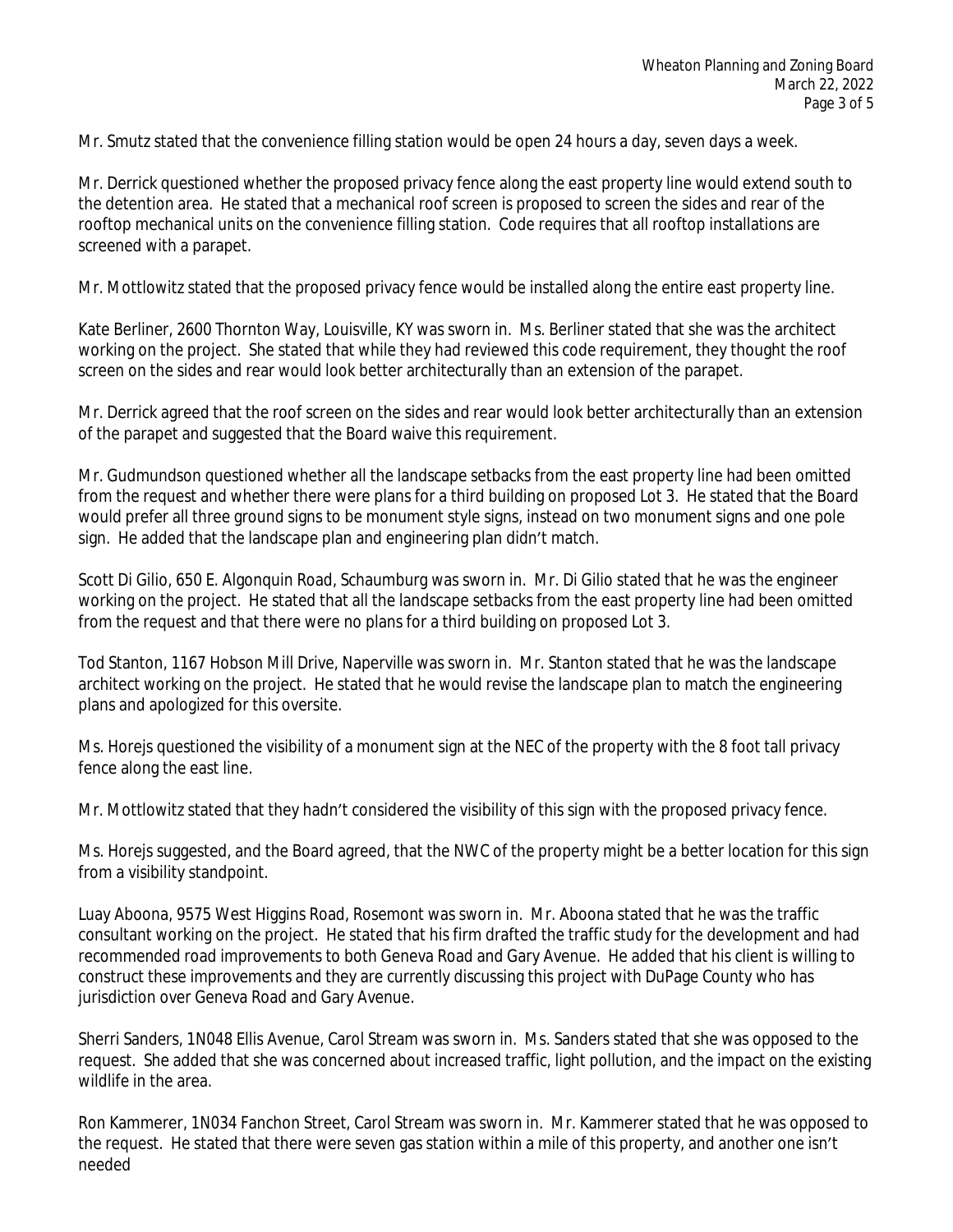Mike Peters, 26W060 Marion Avenue, Carol Stream was sworn in. Mr. Peters stated that he was opposed to the request. He added that he was concerned about increased traffic in the area when children are walking/ riding their bikes to school. He added that he was concerned about tabacco and liquor store sales to minors.

Staff Planner Jones stated that the convenience filling station would need a tobacco and liquor license. She added that point of sale equipment, that scans a driver's licenses to verify age, is required for convenience store licenses.

Roy George, 2031 Windham Circle, Wheaton was sworn in. Mr. George stated that he was opposed to the request. He added that the property should go to the school district for additional parking.

Mr. Plunkett stated that while the property is adjacent to the high school, it is private property, and the property owner has a right to develop his/ her property.

Sal Falbo, 2031 N. Gary Avenue, Wheaton was sworn in. Mr. Falbo stated that he was representing Wheaton Bowl LLC. He stated that the ownership had previously approached both the school district and park district about purchasing the property, but neither were interested. He stated that they had previous interest from developers for section 8 housing, senior housing, and other gas stations but this was the first project to move forward. He added that the property has been for sale for several years.

Mr. Wanzung questioned the hours of operation for the car wash and the amount of light generated from inside the car wash at night.

Dan Elliott, 15819 Wolf Road, Orland Park was sworn in. Mr. Elliott stated that he was a Tommy's car wash operator in Orland Park. He stated that their operating hours are 6:00 am to 9:00 pm daily. He added that the light generated from inside the car wash at night is minimal.

Mr. Wanzung moved and then Mr. Derrick seconded the motion to close the public hearing. On a voice vote, all voted aye.

Mr. Plunkett moved and then Mr. Dabovich seconded the motion to waive their regular rules and vote tonight. On a voice vote, all voted aye.

Mr. Wanzung moved and then Mr. Dabovich seconded the motion to recommend approval of ZA #22-05 requesting a special use permit for a planned unit development to allow the construction and use of two commercial buildings, following the demolition of the existing structure, at 2031 N. Gary Avenue, subject to the following conditions:

- 1. Either the exterior materials or exterior color of the car wash shall be changed to be consistent with the exterior of the convenience filling station.
- 2. An 8 foot tall privacy fence shall be installed along the east property line (on proposed Lots 1, 2, and 3) to separate the proposed commercial uses on the subject property from the adjacent school use to the east and to address the issues raised by the school district in their email.
- 3. Backstop netting for foul balls shall be installed at the southern portion of the subject property to address the issues raised by the school district in their email.
- 4. The photometrics plan shall be revised to comply with both Article 22.4.9 and Article 25.7.3 of the Wheaton Zoning Ordinance.
- 5. The three ground signs shall all be monument style signs, the location of sign B can either be at the NEC of the property as proposed or at the NWC of the property, if there are visibility issues created by the privacy fence proposed along the east property line.